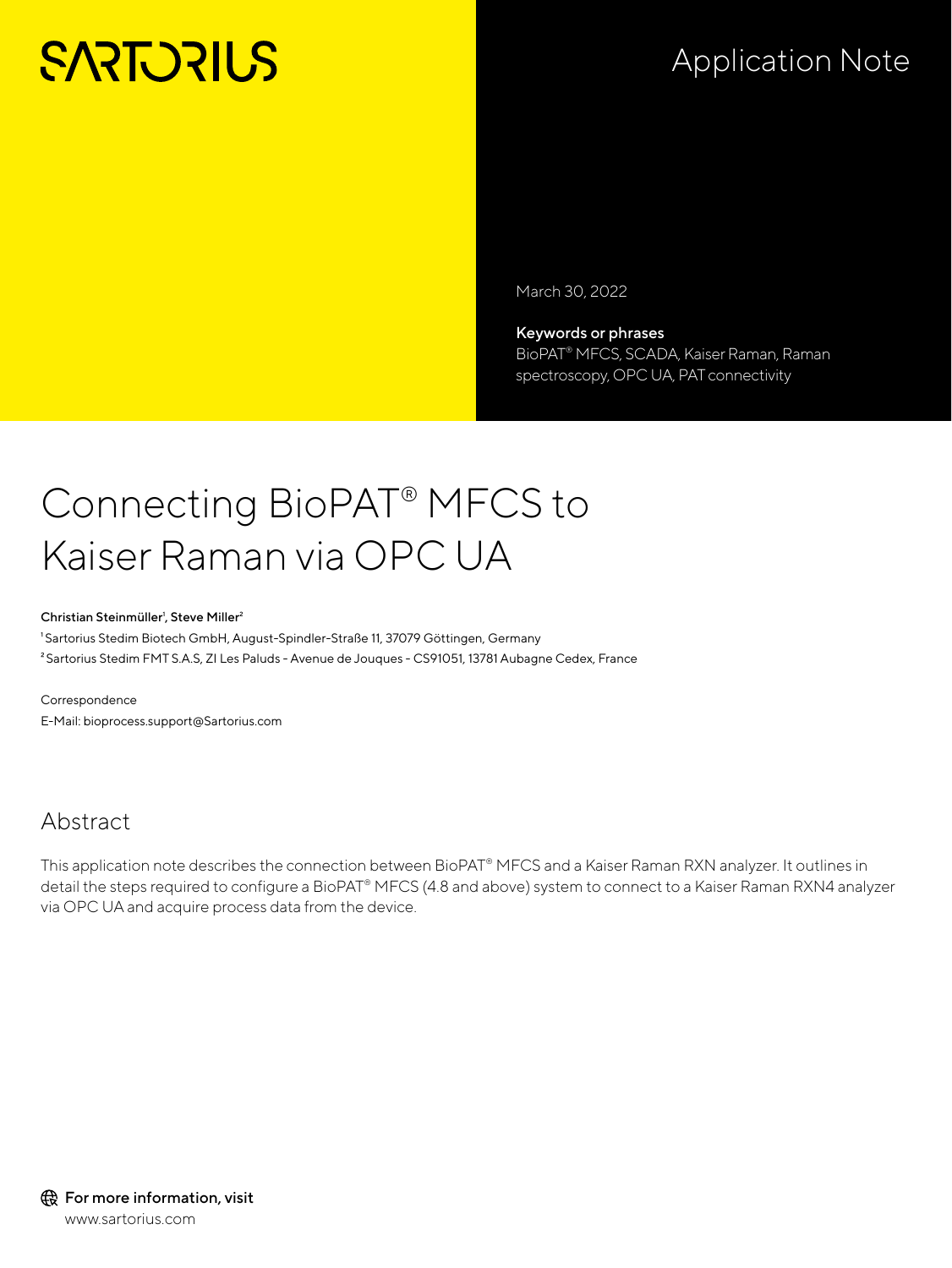# Introduction

This application note is intended to be used by customers who want to connect a Kaiser Raman RXN4 analyzer for data acquisition of univariate data that can be used by BioPAT<sup>®</sup> MFCS for automated process control, process monitoring and defining alarm limits. The connection of the Kaiser Raman analyzer is performed via OPC UA, a platform independent standard, that enables secure exchange of information between industrial systems.

How to apply a SIMCA® model to the Kaiser Raman RXN4 analyzer, how to manage the device is, or the model related to the OPC UA namespace structure is not within the scope of this application note.



Sartorius Software BioPAT® MFCS Core Software

Third Party Instruments Kaiser Raman Rxn Series Analyzer

# <u>හි</u> Methods

# BioPAT® MFCS Requirements | **Prerequisites**

To connect a Kaiser Raman RXN 4 analyzer to the BioPAT® MFCS system, several prerequisites have to be met. These prerequisites consist of software, hardware, and license components.

### Software Prerequisites

To communicate with a Kaiser Raman RXN4 device, it is recommended to use BioPAT® MFCS v4.8 or above. Due to continuous improvements, it is always recommended to use the latest version of BioPAT® MFCS.

### Hardware Prerequisites

Connectivity between BioPAT® MFCS and the Kaiser Raman RXN4 system utilizes an ethernet based connection. The MFCS host system as well as the Kaiser Raman RXN4 analyzer should be connected to the same network.

## BioPAT® MFCS License Prerequisites

BioPAT® MFCS consist of a core application and functional modules. To connect the BioPAT® MFCS system to a Kaiser Raman RXN4 analyzer, the BioPAT® MFCS OPC Client Module must be licensed. This will allow the collection, visualization and reporting of the collected parameters.

BioPAT® MFCS has many more options to maximize the use of the connected Raman analyzer which may require the following modules:

- The Recipe Control Module is required to utilize the measured parameters supplied by the Kaiser Raman analyzer in controlling a running batch.
- A Calculation Module license is needed to use the collected data for calculations e.g., if the Raman system is measuring glucose values which are in turn used to calculate the volume of a feed bolus.
- The 21 CFR part 11 module is mandatory, if the BioPAT® MFCS system is being used in a GMP environment, supporting an audit trail of all automated and manual actions.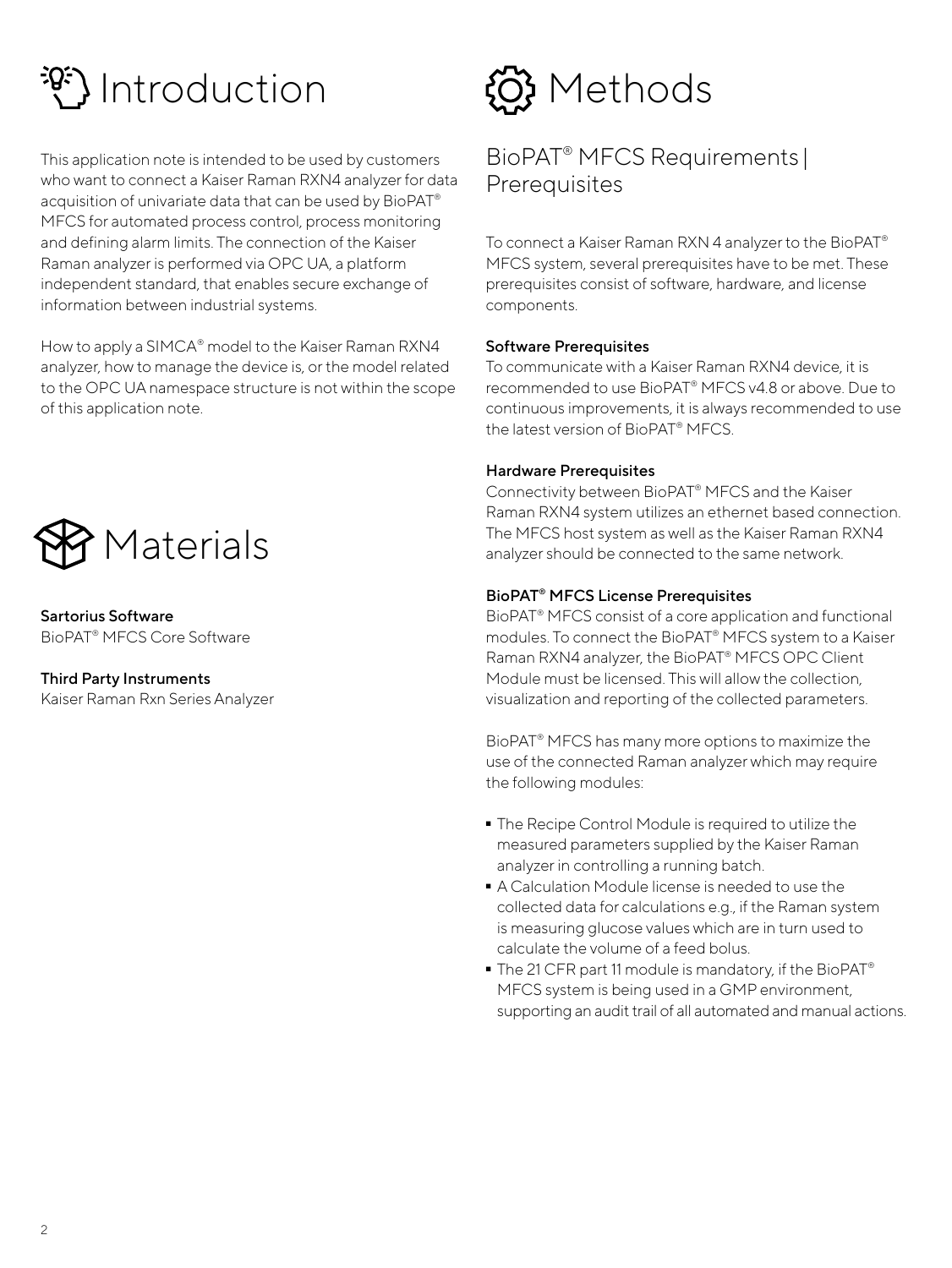# BioPAT® MFCS Configuration **Connectivity**

BioPAT® MFCS can connect to multiple PAT analyzers supporting different connection protocols. For the purpose of this application note the Kaiser Raman RXN4 will be treated as an OPC UA device in BioPAT® MFCS.

The general approach of configuring a device in BioPAT® MFCS to any OPC UA device is described in the OPC Client Manual.

Specific connectivity parameters for connecting the Kaiser Raman RXN4 to the BioPAT® MFCS system are described below.

#### Kaiser Raman RXN4 specific parameters

| Parameter                                                             | Device Type |  |
|-----------------------------------------------------------------------|-------------|--|
| Value                                                                 | OPC UA      |  |
| The device type defines the communication protocol to be used for the |             |  |

communication.

| Parameter     | OPC UA server address                             |
|---------------|---------------------------------------------------|
| Value         | A network address of the Kaiser Raman RXN4 device |
| Format (IP)   | opc.tcp://IP-Address:4840                         |
| Format (Host) | opc.tcp://Hostname:4840                           |

The OPC UA server address can be either an IP address or a valid hostname. The correct parameters can be found under Options → System → Network

in the Kaiser Raman RXN4 software application.

The Kaiser Raman RXN4 system contains 2 configurable IP addresses. Depending on the configuration of the network adapters, the IP address is either static or assigned by a DHCP server. In both cases, the IP address is shown on the screen. To be able to connect the BioPAT® MFCS system to the Kaiser Raman RXN4 device, the BioPAT® MFCS system as well as the Kaiser Raman RXN4 system have to be part of the same subnet. Furthermore, in windows-based networks the computer name can be used as hostname. The computer name can be shown and edited in the Network options screen of the Kaiser Raman RXN4 software application.

| Parameter                                                       | Authentication Mode |  |
|-----------------------------------------------------------------|---------------------|--|
| Value                                                           | Username            |  |
| The Kaiser Raman RXN4 device does not support anonymous access. |                     |  |

| Parameter                                                                                                                                                                          | Username                              |  |
|------------------------------------------------------------------------------------------------------------------------------------------------------------------------------------|---------------------------------------|--|
| Value                                                                                                                                                                              | The Kaiser Raman RXN4 OPC UA username |  |
| Format (IP)                                                                                                                                                                        | opc.tcp://IP-Address:4840             |  |
| Format (Host)                                                                                                                                                                      | opc.tcp://Hostname:4840               |  |
| The username for OPC UA communication is shown under<br>Options $\rightarrow$ System $\rightarrow$ Automation<br>in the Kaiser Raman RXN4 HMI. By default, it is set to kaiser-opc |                                       |  |

| Parameter                                                  | Password                              |  |
|------------------------------------------------------------|---------------------------------------|--|
| Value                                                      | The Kaiser Raman RXN4 OPC UA password |  |
| The password for OPC UA communication can be set under     |                                       |  |
| Options $\rightarrow$ System $\rightarrow$ Automation      |                                       |  |
| in the Kaiser Raman RXN4 HMI. By default, it is set to opc |                                       |  |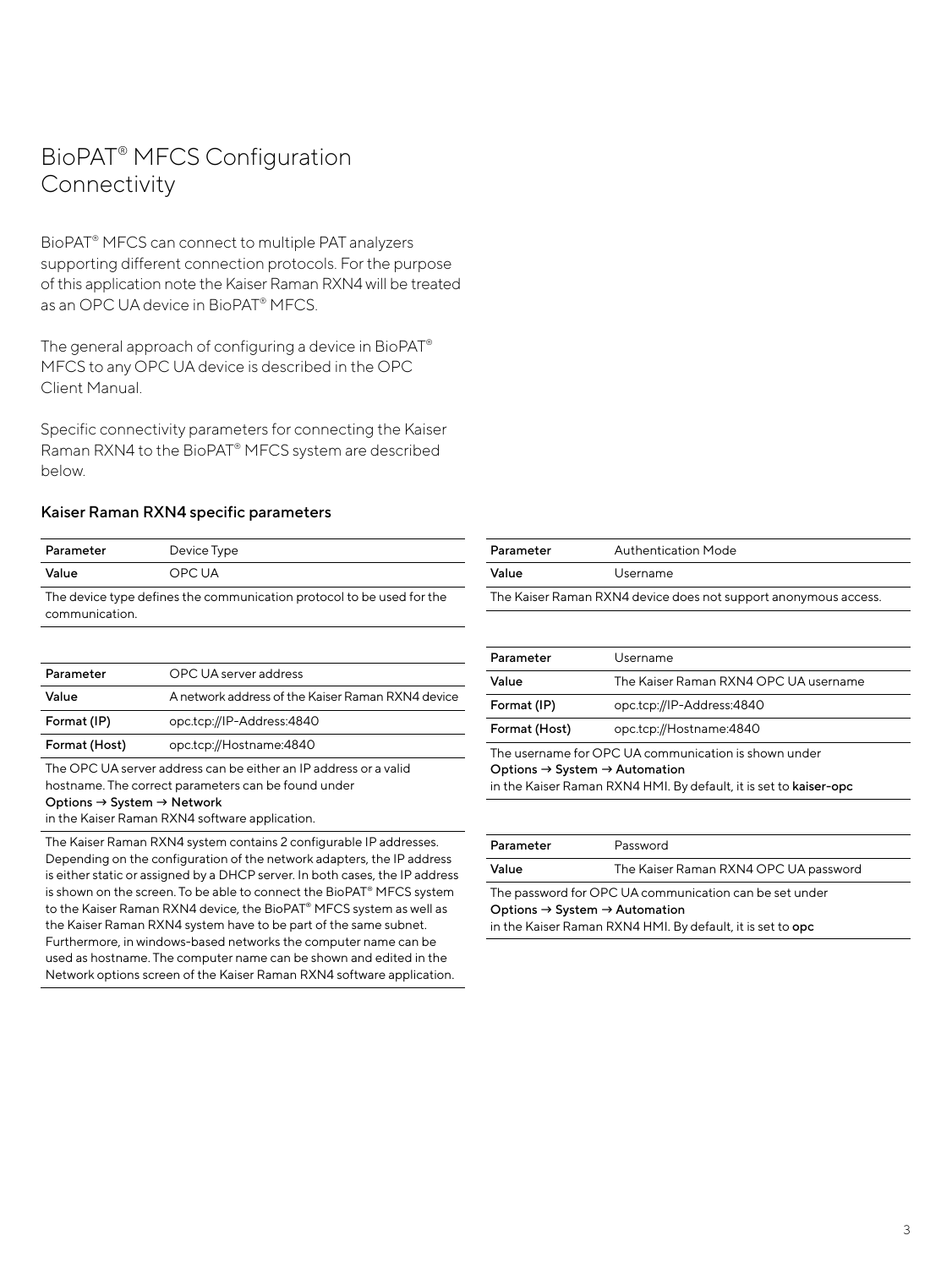# BioPAT® MFCS Configuration Unit

Depending on the process needs, the user can associate the Process Variables and Controllers for a connected PAT device. For the Kaiser Raman RXN4 analyzer the user must select the OPC UA NodeIDs that are required to be used. For further information on how to configure see BioPAT® MFCS OPC Client Module manual.

# OPC UA Namespace

The OPC UA server on a Kaiser Raman RXN4 contains a set of static NodeIDs and a set of NodeIDs, which are dynamically created based on the applied SIMCA® model. This chapter only lists the static NodeIDs. The NodeIDs supported are dependent on the version of analyzer.

The following table lists the key NodeIDs supported by BioPAT® MFCS.

#### System Information & Status

| <b>Tag Name</b>                                  | Data Type      | Description                                                               |
|--------------------------------------------------|----------------|---------------------------------------------------------------------------|
| SystemVersion                                    | String         | Version identifier for instrument software.                               |
| SystemName                                       | String         | User-assigned instrument identifier.                                      |
| SystemTime                                       | DateTime       | Current time on the instrument (instrument time zone).                    |
| SystemStartTimeUTC                               | DateTime       | Time of most recent start-up (UTC time zone).                             |
| SystemExportID                                   | String         | Timestamp identifying current system export [yyyyMMdd-HHmm]               |
| Info.InstrumentType                              | String         | Brief description of instrument type.                                     |
| Info.ChannelCount                                | Int32          | Number of instrument channels.                                            |
| Info.RangeMin                                    | Double         | Default Raman shift of first point in sample spectra.                     |
| Info.RangeMax                                    | Double         | Default Raman shift of last point in sample spectra.                      |
| Info.RangeIncrement                              | Double         | Default step in Raman shift between consecutive points in sample spectra. |
| Info.LaserWavelength                             | Double         | Nominal excitation wavelength. [nm]                                       |
| Info.LaserPowerMin                               | Int32          | Minimum laser output power. [mW]                                          |
| Info.LaserPowerMax                               | Int32          | Maximum laser output power. [mW]                                          |
| Info. Verification Standards                     | String         | Newline-delimited list of supported verification standard names.          |
| AcquisitionInProgress                            | Boolean        | True if any acquisition is currently in progress.                         |
| AcquisitionTimeRemaining                         | Double         | Amount of time remaining in the active acquisition, expressed in seconds. |
| <b>AcquisitionDescription</b>                    | String         | Brief description of acquisition.                                         |
| AcquisitionChannels. <x></x>                     | <b>Boolean</b> | True if channel X is addressed by the acquisition currently in progress.  |
| Model.Count                                      | Int32          | Number of models loaded on the instrument.                                |
| Model. <number>.Name</number>                    | String         | Name of model.                                                            |
| Model. <number>.EnabledChannels.<x></x></number> | Boolean        | True if model is currently enabled on channel <x>.</x>                    |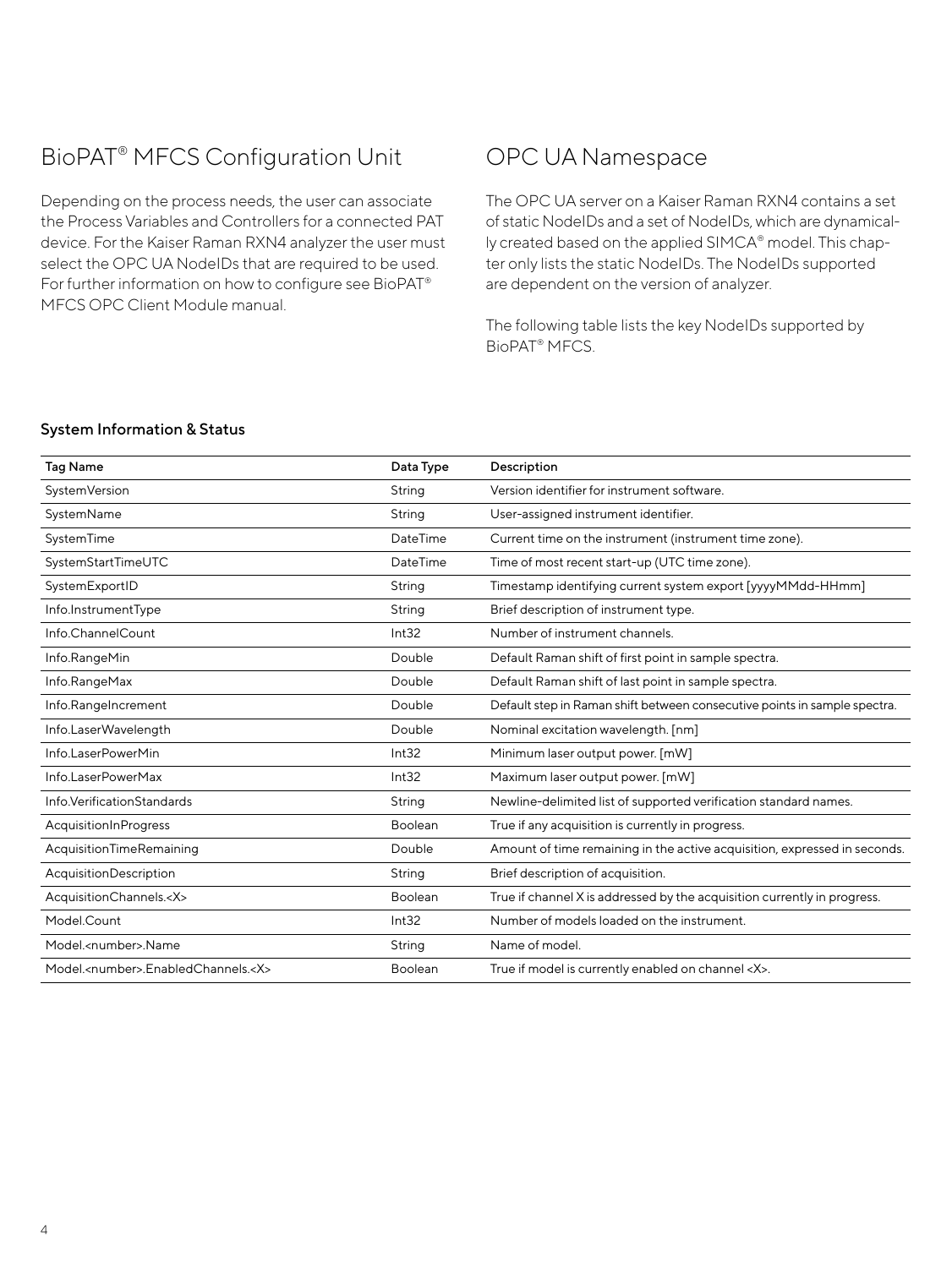# Diagnostic Information

| <b>Tag Name</b>                                               | Data Type      | Description                                                                                                  |
|---------------------------------------------------------------|----------------|--------------------------------------------------------------------------------------------------------------|
| Diagnostics.SystemStatus                                      | Int32          | Global diagnostic code for instrument status.<br>{ O=Normal, 1=Warning, 2=Error }                            |
| Diagnostics.SystemStatusCommon                                | Int32          | Diagnostic code for instrument status, excluding channel-specific state.<br>{ O=Normal, 1=Warning, 2=Error } |
| Diagnostics.SystemErrors                                      | String         | Newline-delimited list of error descriptions, excluding channel-specific<br>diagnostics.                     |
| Diagnostics.SystemWarnings                                    | String         | Newline-delimited list of warning descriptions, excluding<br>channel-specific diagnostics.                   |
| Diagnostics.Laser.ServiceAlert                                | Boolean        | True if laser is at or near maximum current.<br>Power output may gradually decline.                          |
| Diagnostics.Calibration.Alignment.Failed                      | Boolean        | True if most recent calibration attempt failed.                                                              |
| Diagnostics.Calibration.Alignment.FailTime                    | DateTime       | Time of most recent failed calibration attempt (when Failed = True).                                         |
| Diagnostics.Calibration.Wavelength.Failed                     | <b>Boolean</b> | True if most recent calibration attempt failed.                                                              |
| Diagnostics.Calibration.Wavelength.FailTime                   | DateTime       | Time of most recent failed calibration attempt (when Failed = True).                                         |
| Diagnostics.Calibration.Laser.Failed                          | Boolean        | True if most recent calibration attempt failed.                                                              |
| Diagnostics.Calibration.Laser.FailTime                        | DateTime       | Time of most recent failed calibration attempt (when Failed = True).                                         |
| Diagnostics.Channel <x>.Status</x>                            | Int32          | Diagnostic code for channel status. { O=Normal, 1=Warning, 2=Error }                                         |
| Diagnostics.Channel <x>.Errors</x>                            | String         | Newline-delimited list of error descriptions.                                                                |
| Diagnostics.Channel <x>.Warnings</x>                          | String         | Newline-delimited list of warning descriptions.                                                              |
| Diagnostics.Channel <x>.CanAcquire</x>                        | Boolean        | True if channel state is compatible with sample acquisition.                                                 |
| Diagnostics.Channel <x>.Calibration.Probe.Failed</x>          | Boolean        | True if most recent calibration attempt failed.                                                              |
| Diagnostics.Channel <x>.Calibration.Probe.FailTime</x>        | DateTime       | Time of most recent failed calibration attempt (when Failed = True).                                         |
| Diagnostics.Channel <x>.Calibration.Verification.Failed</x>   | Boolean        | True if most recent verification failed.                                                                     |
| Diagnostics.Channel <x>.Calibration.Verification.FailTime</x> | DateTime       | Time of most recent failed verification attempt (when Failed = True).                                        |

# Calibration Information

| <b>Tag Name</b>                                 | Data Type          | Description                                                                  |
|-------------------------------------------------|--------------------|------------------------------------------------------------------------------|
| Calibration.Report.PDF                          | Byte <sup>[]</sup> | Detailed calibration report formatted as PDF.                                |
| Calibration.Report.Time                         | DateTime           | Modification time of calibration report.                                     |
| Calibration.Alignment.Time                      | DateTime           | Time at which current calibration was performed.                             |
| Calibration. Wavelength. Time                   | DateTime           | Time at which current calibration was performed.                             |
| Calibration.Laser.Time                          | DateTime           | Time at which current calibration was performed.                             |
| Calibration.Channel <x>.Probe.Time</x>          | DateTime           | Time at which current calibration was performed.                             |
| Calibration.Channel <x>.Verification.Time</x>   | DateTime           | Time at which verification was most recently passed.                         |
| Calibration.Channel <x>.Verification.Signal</x> | Double             | Signal-per-second metric calculated during most recent passing verification. |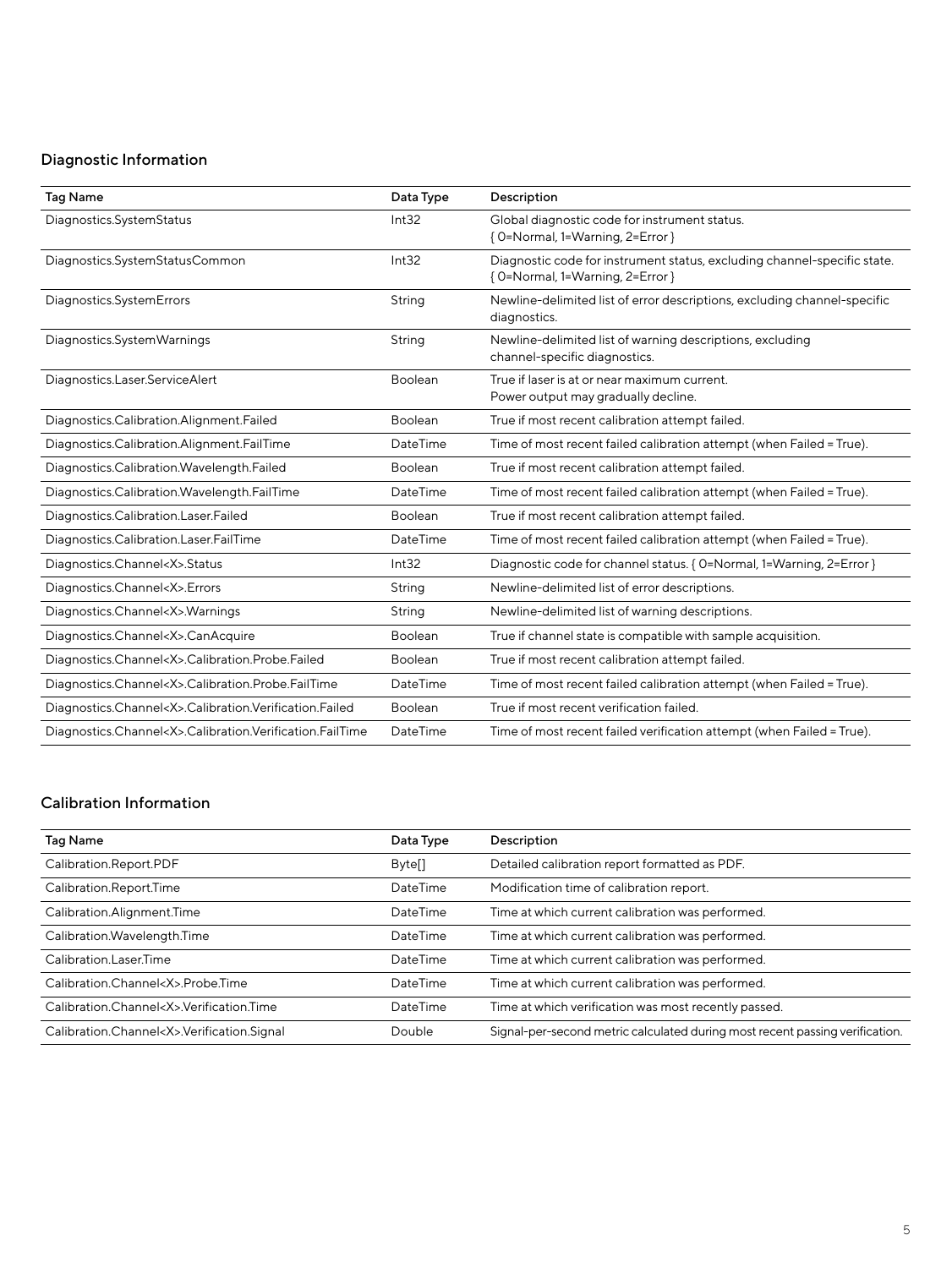# Channel Data

| <b>Tag Name</b>                                                    | Data Type            | Description                                                                                                  |
|--------------------------------------------------------------------|----------------------|--------------------------------------------------------------------------------------------------------------|
| Channel <x>.SubjectName</x>                                        | String               | User-assigned identifier for channel (e.g. descriptive name of bioreactor).                                  |
| Channel <x>.Spectrum.Time</x>                                      | DateTime             | Time at which acquisition of the most recent spectrum completed.                                             |
| Channel <x>.Spectrum.StartTime</x>                                 | DateTime             | Time at which acquisition of the most recent spectrum began.                                                 |
| Channel <x>.Spectrum.AcquisitionLength</x>                         | Double               | Total amount of sample acquisition time in the most recent spectrum,<br>expressed in seconds.                |
| Channel <x>.Spectrum.StartX</x>                                    | Double               | Raman shift of the first point in the most recent spectrum.                                                  |
| Channel <x>.Spectrum.IncrementX</x>                                | Double               | Difference in Raman shift between consecutive points in the most<br>recent spectrum.                         |
| Channel <x>.Spectrum.Intensity</x>                                 | Double <sup>[]</sup> | Array of intensity values for each point in the most recent spectrum.                                        |
| Channel <x>.Spectrum.SaturationLevel</x>                           | Double               | Saturation level of the detector during acquisition of the most<br>recent spectrum.                          |
| Channel <x>.Spectrum.Name</x>                                      | String               | Custom name associated with spectrum.                                                                        |
| Channel <x>.Data.<component>.Model</component></x>                 | String               | Name of model from which component originates.                                                               |
| Channel <x>.Data.<component>.ProcessValue</component></x>          | Double               | Principal analysis value for component.                                                                      |
| Channel <x>.Data.<component>.<property></property></component></x> | Double               | Model output.                                                                                                |
| Channel <x>.Batch.Name</x>                                         | String               | User-assigned name of batch.                                                                                 |
| Channel <x>.Batch.State</x>                                        | Int32                | State code for the channel's current batch.<br>{ O=Unknown, 1=Not Started, 2=Active, 3=Paused, 4=Completed } |
| Channel <x>.Batch.StartTime</x>                                    | DateTime             | Time at which the channel's current batch was initiated.                                                     |
| Channel <x>.Batch.AcquisitionCount</x>                             | Int32                | Number of spectra acquired to date in the channel's current batch.                                           |
| Channel <x>.Batch.CollectionMode</x>                               | Int32                | Current collection mode. {1=Continuous, 2=Periodic, 3=Manual }                                               |

# External Data

| Tag Name                                    | Data Type | <b>Description</b>                                          |
|---------------------------------------------|-----------|-------------------------------------------------------------|
| External.Channel <x>.Sample.Temperature</x> | Double    | Client-injected sample temperature. [C]                     |
| External.Channel <x>.Sample.Pressure</x>    | Double    | Client-injected sample pressure. [kPa]                      |
| External.Channel <x>.Sample.Unmeasured</x>  | Double    | Client-injected concentration of unmeasured components. [%] |

### Control Commands & Parameters

| Tag Name                            | Data Type | Description                                                                                                                              |
|-------------------------------------|-----------|------------------------------------------------------------------------------------------------------------------------------------------|
| Control.Abort.Trigger               | Boolean   | Write true to abort current acquisition.                                                                                                 |
| Control.CalibrateInternal.Trigger   | Boolean   | Write true to initiate automatic calibration of the instrument.                                                                          |
| Control.CalibrateInteral.LaserPower | Int32     | Power at which to operate laser following calibration. Value of O<br>(or outside supported range) maintains current power setpoint. [mW] |
| Control.CalibrateInteral.Mode       | Int32     | [ 0=Automatic, 1=Recalibrate X Axis, 2=Recalibrate All }                                                                                 |
| Control.CalibratePeriodic.Trigger   | Boolean   | Configures periodic internal calibration using the 'Automatic' mode.                                                                     |
| Control.CalibratePeriodic.Enable    | Boolean   | Enables or disables periodic calibration.                                                                                                |
| Control CalibratePeriodic Period    | Int32     | Period in hours.                                                                                                                         |
| Control.CalibrateWavelength.Trigger | Boolean   | Write true to initiate wavelength calibration of the instrument.                                                                         |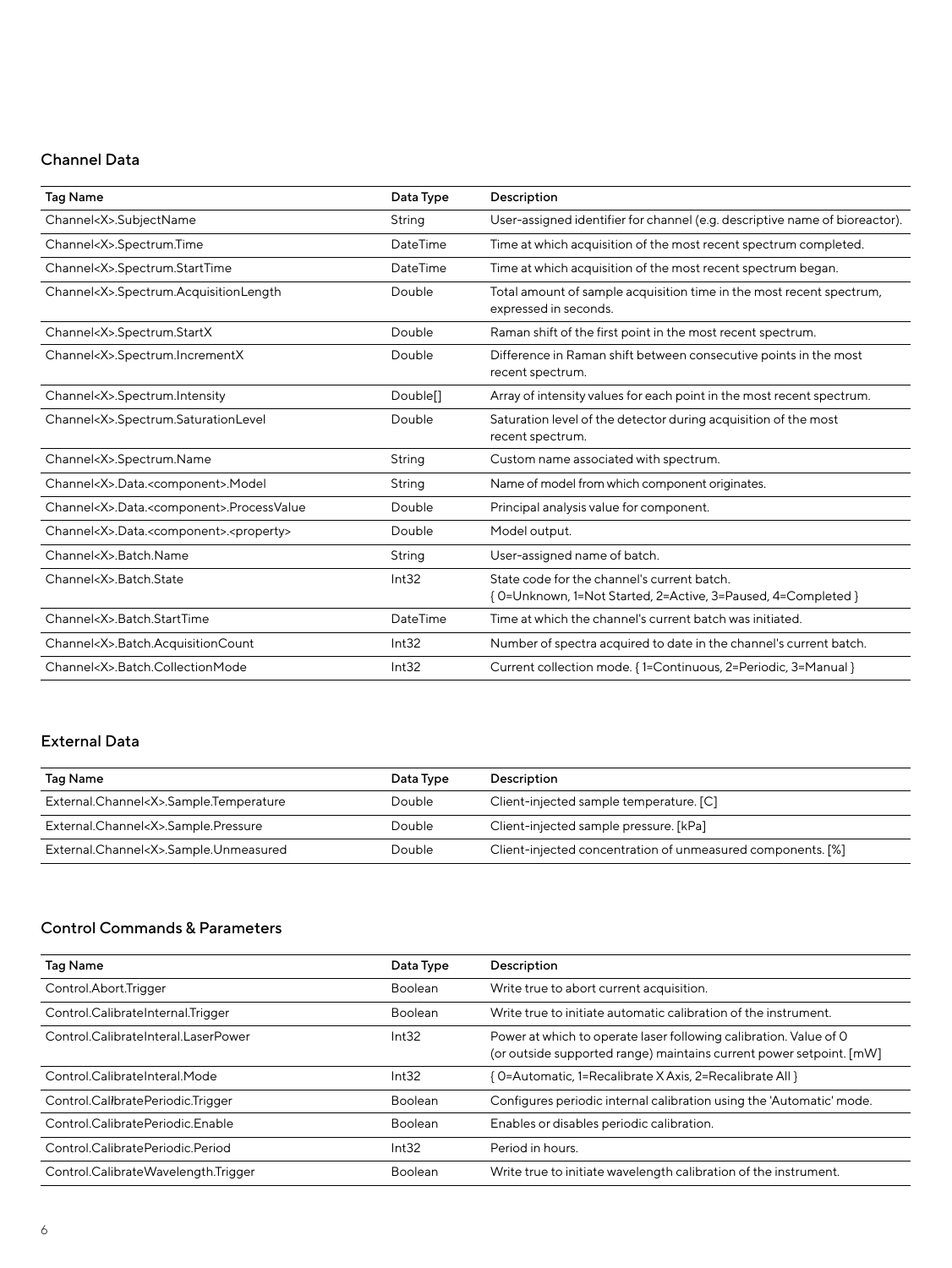| Tag Name                                                  | Data Type      | Description                                                                                                                              |
|-----------------------------------------------------------|----------------|------------------------------------------------------------------------------------------------------------------------------------------|
| Control.CalibrateLaser.Trigger                            | <b>Boolean</b> | Write true to initiate laser calibration of the instrument.                                                                              |
| Control.CalibrateLaser.Power                              | Int32          | Power at which to operate laser following calibration. Value of O<br>(or outside supported range) maintains current power setpoint. [mW] |
| Control.CalibrateProbe.Trigger                            | <b>Boolean</b> | Write true to initiate intensity calibration of the probe/channel.                                                                       |
| Control.CalibrateProbe.Channel                            | Int32          | Channel on which to calibrate.                                                                                                           |
| Control.CalibrateProbe.ReferenceTemperature               | Double         | Temperature of the intensity reference. [C]                                                                                              |
| Control.VerifyChannel.Trigger                             | <b>Boolean</b> | Write true to initiate verification of channel calibration.                                                                              |
| Control.VerifyChannel.Channel                             | Int32          | Channel on which to verify.                                                                                                              |
| Control.VerifyChannel.StandardName                        | String         | Name of verification standard that is presented to probe.<br>When null or empty, default standard will be used.                          |
| Control.Acquire.Trigger                                   | Boolean        | Write true to initiate acquisition.                                                                                                      |
| Control.Acquire.Channel                                   | Int32          | Channel on which to acquire.                                                                                                             |
| Control.Acquire.ExposureLength                            | Double         | Length of each exposure in acquisition, expressed in seconds.                                                                            |
| Control.Acquire.ExposureCount                             | Int32          | Number of exposures to capture in acquisition.                                                                                           |
| Control.Acquire.DarkExposureCount                         | Int32          | Number of dark exposures to capture in acquisition.                                                                                      |
| Control.Acquire.ForceNewDark                              | <b>Boolean</b> | Setting to True results in new dark being taken at beginning of acquisition.                                                             |
| Control.Acquire.Name                                      | String         | Custom name to be associated with acquired spectrum.                                                                                     |
| Control.Acquire.ExcludeFromBatch                          | Boolean        | Setting to True excludes the resulting acquisition from any ongoing<br>batch, and suppresses on-board storage.                           |
| Control.Channel <x>.Batch.Start.Trigger</x>               | <b>Boolean</b> | Write true to initiate an acquisition batch for the channel using batch<br>parameters currently configured on the instrument.            |
| Control.Channel <x>.Batch.Start.Name</x>                  | String         | Name of batch.                                                                                                                           |
| Control.Channel <x>.Batch.Pause.Trigger</x>               | <b>Boolean</b> | Write true to pause channel's current batch (if one is currently active).                                                                |
| Control.Channel <x>.Batch.Resume.Trigger</x>              | <b>Boolean</b> | Write true to resume channel's current batch (if one is currently paused).                                                               |
| Control.Channel <x>.Batch.Stop.Trigger</x>                | <b>Boolean</b> | Write true to terminate channel's current batch (if one is currently active).                                                            |
| Control.Channel <x>.Batch.Configure.Trigger</x>           | Boolean        | Write true to apply configuration parameters to channel's batch settings.                                                                |
| Control.Channel <x>.Batch.Configure.Period</x>            | Double         | Sets the period between automatic acquisitions, expressed in seconds.                                                                    |
| Control.Channel <x>.Batch.Configure.ExposureLength</x>    | Double         | Sets the length of each exposure in batch acquisitions, expressed in seconds.                                                            |
| Control.Channel <x>.Batch.Configure.ExposureCount</x>     | Int32          | Sets the number of exposures in batch acquisitions.                                                                                      |
| Control.Channel <x>.Batch.Configure.DarkExposureCount</x> | Int32          | Sets the number of dark exposures in batch acquisitions.                                                                                 |
| Control.Channel <x>.Batch.Configure.ForceNewDark</x>      | Boolean        | Setting to True results in new dark being taken at beginning of batch<br>acquisitions.                                                   |
| Control.Channel <x>.Batch.Configure.BufferLength</x>      | Int32          | Sets the number of consecutive acquisitions to sum. Minimum value is 1.<br>Only effective in Continuous collection mode.                 |
| Control.Channel <x>.Batch.Configure.CollectionMode</x>    | Int32          | Sets the batch collection mode.<br>{ O=Unspecified, 1=Continuous, 2=Periodic, 3=Manual }                                                 |
| Control.Model.Enable.Trigger                              | Boolean        | Write true to change enabled state of model.                                                                                             |
| Control.Model.Enable.Name                                 | String         | Name of model to enable/disable.                                                                                                         |
| Control.Model.Enable.Channel                              | Int32          | Channel on which to enable/disable model.                                                                                                |
| Control.Model.Enable.Enable                               | Boolean        | True = enable, False = disable                                                                                                           |
| Control.System.Export.Trigger                             | Boolean        | Initiates a system export at the 'Basic' level.                                                                                          |
| Control.System.ShutDown.Trigger                           | Boolean        | Initiates system shutdown.                                                                                                               |
| Control.System.Restart.Trigger                            | Boolean        | Initiates system restart.                                                                                                                |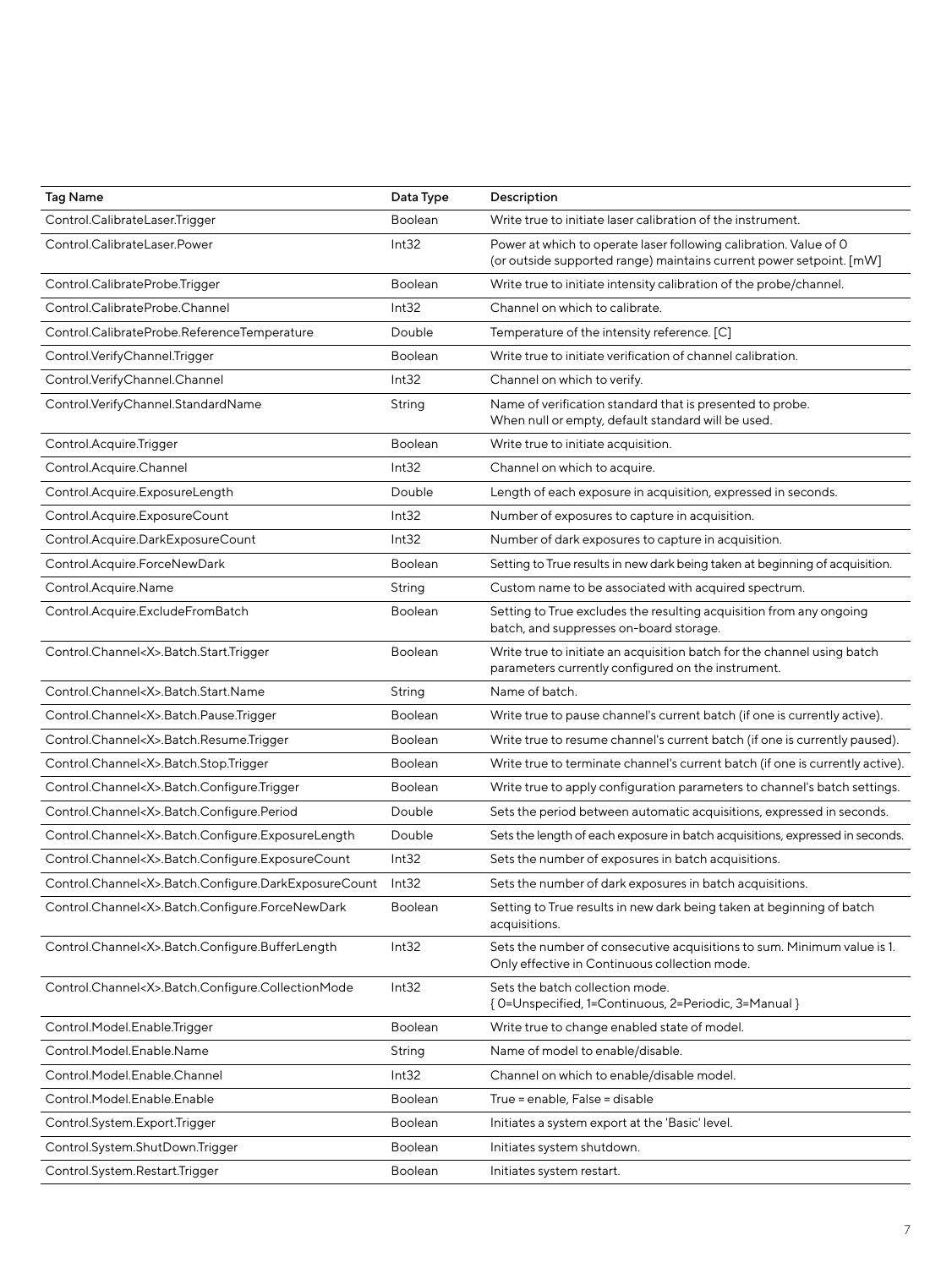#### Simplifying Your Process – The Sartorius EcoSystem



<sup>1</sup> BioPAT<sup>®</sup> MFCS server application deployed on a customer hosted virtual server ² BioPAT® MFCS client deployed on customer PC´s or accessing server by Remote Desktop ⁵ BioPAT® MFCS needs OPC® UA server module

⁶ BioPAT® MFCS needs user managent module

⁷ Ambr® 250 needs Kepware OPC® UA server ⁸ Cubis® balance line via OPC® DA server (part number VF4844)

³ SIMCA® |SIMCA®-online connected using SimApi (part of MFCS core) ⁴ BioPAT® MFCS needs OPC® UA client module

8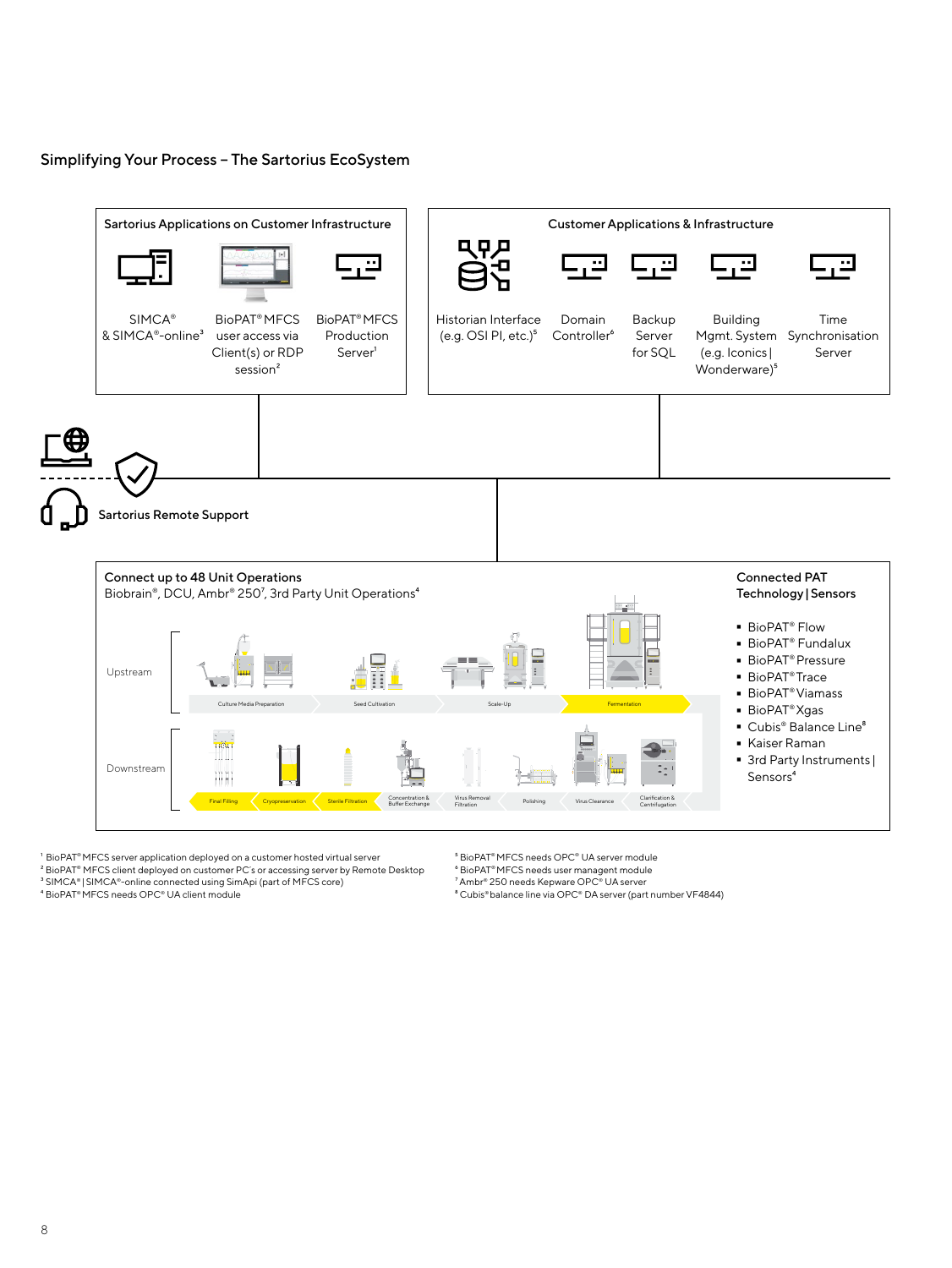

This application note outlines how to connect Kaiser Raman Rxn analyzers with BioPAT® MFCS via OPC UA.

The OPC UA client functionality of BioPAT® MFCS offers a flexible and standardized way of integrating any PAT analyzers without using proprietary communication protocols.